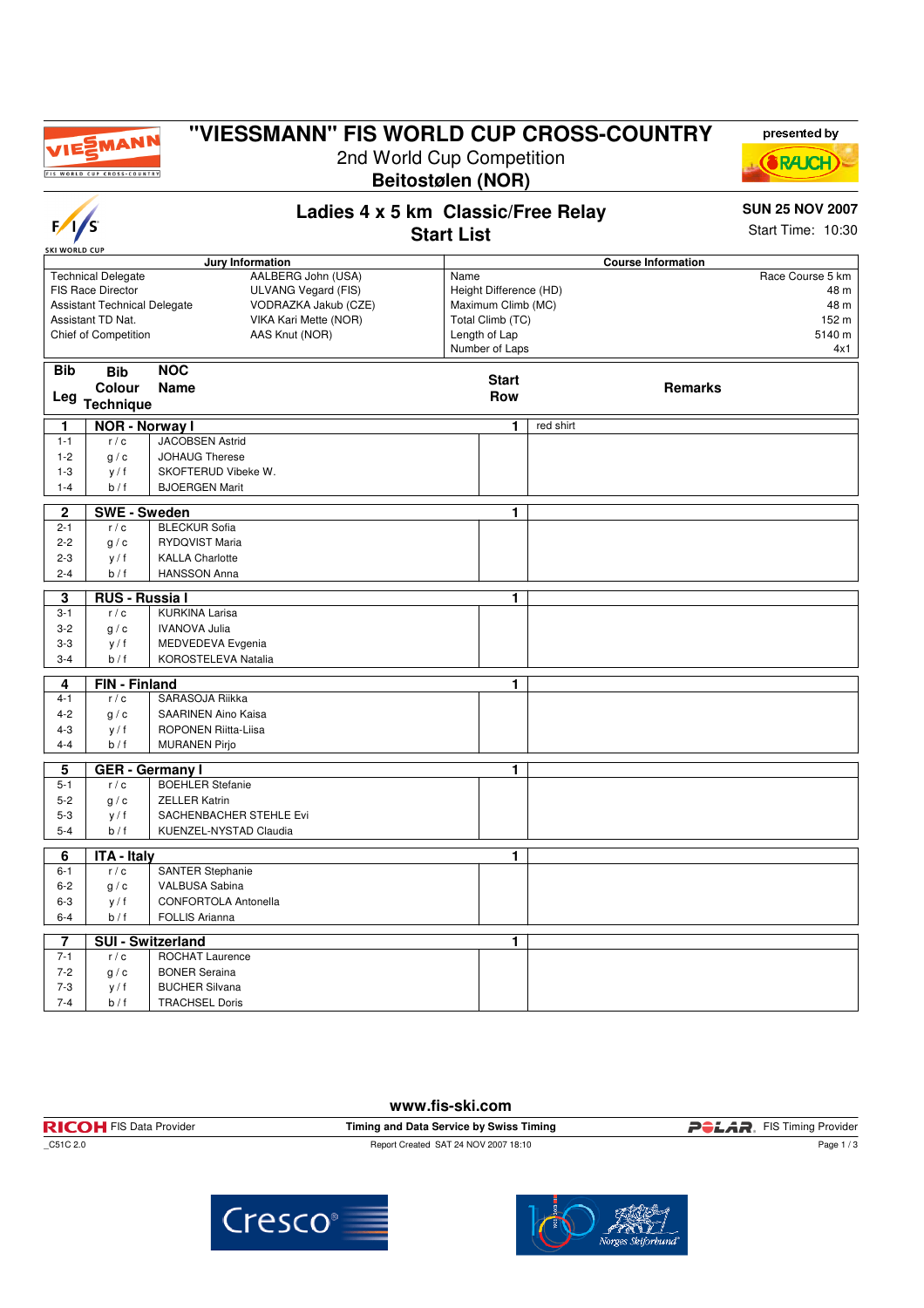

 $\overline{\phantom{a}}$ 

### **"VIESSMANN" FIS WORLD CUP CROSS-COUNTRY**

2nd World Cup Competition **Beitostølen (NOR)**

**Ladies 4 x 5 km Classic/Free Relay**

| V/S                         |                            |                                 | Start Time: 10:30       |                |  |
|-----------------------------|----------------------------|---------------------------------|-------------------------|----------------|--|
| SKI WORLD CUI<br><b>Bib</b> |                            |                                 |                         |                |  |
|                             | <b>Bib</b>                 | <b>NOC</b>                      | <b>Start</b>            |                |  |
| Leg                         | Colour<br><b>Technique</b> | Name                            | Row                     | <b>Remarks</b> |  |
| 8                           | <b>FRA</b> - France        |                                 | $\overline{2}$          |                |  |
| $8 - 1$                     | r/c                        | <b>LAURENT PHILIPPOT Karine</b> |                         |                |  |
| $8 - 2$                     | g/c                        | <b>HUGUE Coraline</b>           |                         |                |  |
| $8 - 3$                     | y / f                      | STORTI Cécile                   |                         |                |  |
| $8 - 4$                     | b/f                        | <b>CAPRINI Pauline</b>          |                         |                |  |
| 9                           |                            | <b>CZE - Czech Republic</b>     | $\mathbf{2}$            |                |  |
| $9 - 1$                     | r/c                        | <b>NYVLTOVA Eva</b>             |                         |                |  |
| $9 - 2$                     | g/c                        | <b>HAJKOVA Eliska</b>           |                         |                |  |
| $9 - 3$                     | y / f                      | <b>ERBENOVA Helena</b>          |                         |                |  |
| $9 - 4$                     | b/f                        | <b>SKALNIKOVA Eva</b>           |                         |                |  |
| 10                          | <b>BLR - Belarus</b>       |                                 | $\overline{2}$          |                |  |
| $10 - 1$                    | r/c                        | SANNIKOVA Alena                 |                         |                |  |
| $10-2$                      | g/c                        | NAFRANOWITSCH Irina             |                         |                |  |
| $10-3$                      | y / f                      | LOPATINA Viktoria               |                         |                |  |
| $10 - 4$                    | b/f                        | DUBAREZAVA Nastassia            |                         |                |  |
| 11                          | <b>EST - Estonia</b>       |                                 | $\mathbf{2}$            |                |  |
| $11 - 1$                    | r/c                        | PORMEISTER Piret                |                         |                |  |
| $11 - 2$                    | g/c                        | ROHTLA Laura                    |                         |                |  |
| $11-3$                      | y / f                      | MANNIMA Tatjana                 |                         |                |  |
| $11 - 4$                    | b/f                        | SIRGE Kaili                     |                         |                |  |
| 12                          | <b>CHN - China</b>         |                                 | $\mathbf{2}$            |                |  |
| $12 - 1$                    | r/c                        | LIU Yuanyuan                    |                         |                |  |
| $12 - 2$                    | g/c                        | YUXIA Hou                       |                         |                |  |
| $12-3$                      | y / f                      | <b>WANG Libo</b>                |                         |                |  |
| $12 - 4$                    | b / f                      | LI Huo                          |                         |                |  |
| 13                          | <b>RUS - Russia II</b>     |                                 | $\overline{2}$          |                |  |
| $13-1$                      | r/c                        | OVCHINNIKOVA Svetlana           |                         |                |  |
| $13-2$                      | g/c                        | ROTCHEVA Olga                   |                         |                |  |
| $13-3$                      | y/f                        | <b>TCHEKALEVA loulia</b>        |                         |                |  |
| $13 - 4$                    | b/f                        | ILJINA Natalja                  |                         |                |  |
| 14                          | <b>NOR - Norway III</b>    |                                 | $\overline{2}$          |                |  |
| $14-1$                      | r/c                        | <b>BJOERNAAS Kine Beate</b>     |                         |                |  |
| $14-2$                      | g/c                        | <b>GAUSEN Kristin</b>           |                         |                |  |
| $14-3$                      | y / f                      | <b>LAUVHAUG Hilde</b>           |                         |                |  |
| $14 - 4$                    | b/f                        | <b>BROETO Anette</b>            |                         |                |  |
|                             | 15   GER - Germany II      |                                 | $\overline{\mathbf{3}}$ |                |  |
| $15-1$                      | r/c                        | <b>HENKEL Manuela</b>           |                         |                |  |
| $15-2$                      | g/c                        | <b>RUF Marion</b>               |                         |                |  |
| $15-3$                      | y / f                      | <b>FESSEL Nicole</b>            |                         |                |  |
| $15 - 4$                    | b/f                        | ROMBACH Laure                   |                         |                |  |
| 16                          | <b>NOR - Norway II</b>     |                                 | $\overline{\mathbf{3}}$ |                |  |
| $16-1$                      | r/c                        | <b>STEIRA Kristin Stoermer</b>  |                         |                |  |
| $16-2$                      | g/c                        | MUERER STEMLAND Kristin         |                         |                |  |
| $16-3$                      | y/f                        | <b>KRISTOFFERSEN Marthe</b>     |                         |                |  |
| $16 - 4$                    | b/f                        | PEDERSEN Hilde G.               |                         |                |  |

#### **www.fis-ski.com**

| <b>RICOH</b> FIS Data Provider | Timing and Data Service by Swiss Timing | <i><b>POLAR</b></i><br>FIS Timing Provider |
|--------------------------------|-----------------------------------------|--------------------------------------------|
| _C51C 2.0                      | Report Created SAT 24 NOV 2007 18:10    | Page $2/3$                                 |



Cresco®



**SUN 25 NOV 2007**

presented by

**(SRAUCH)**